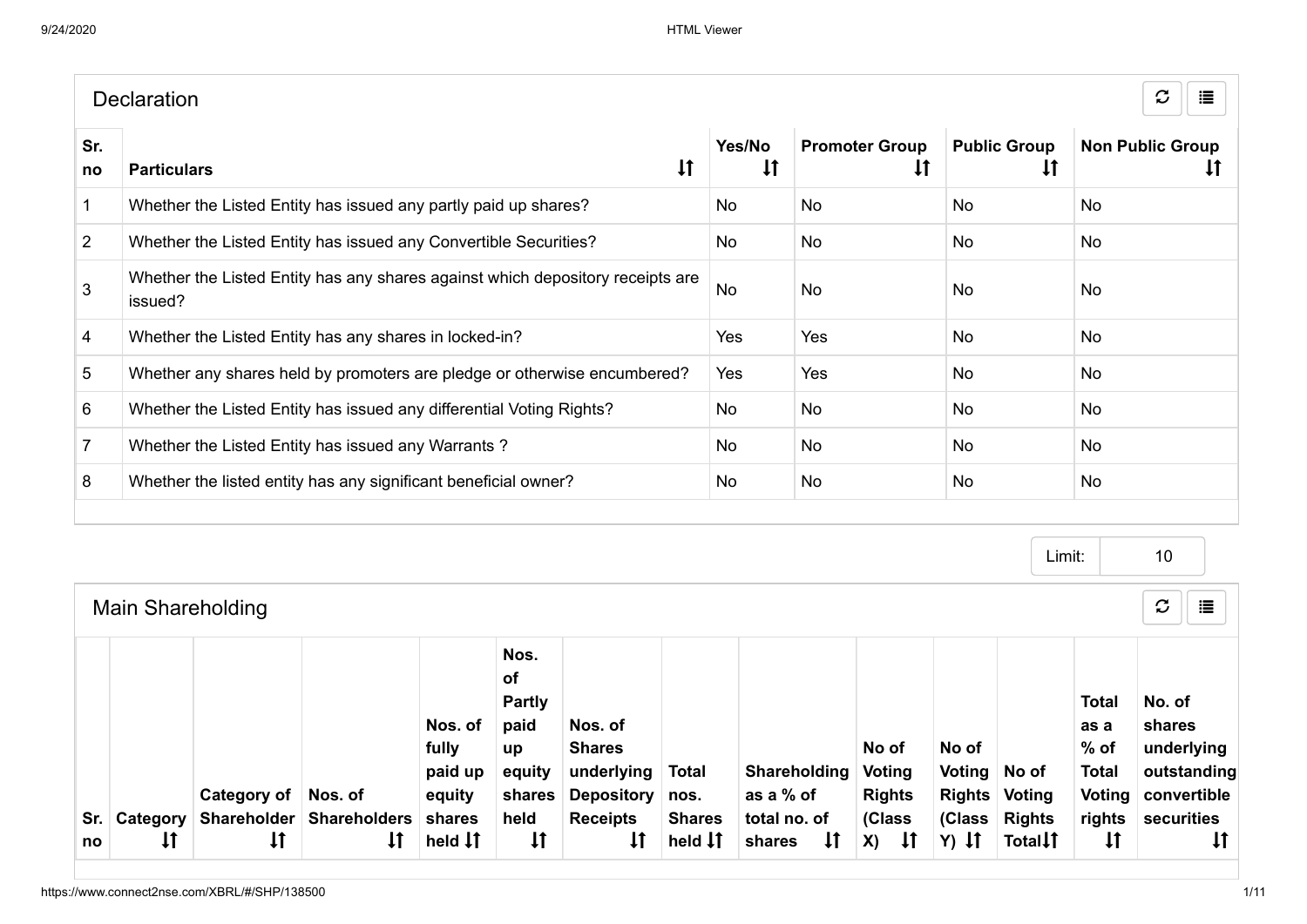9/24/2020 HTML Viewer

| 1                      | A              | Promoter &<br>Promoter<br>Group                             | 9           | 2993722 0   |             | $\mathbf 0$ | 2993722 74.94 |           | 2993722 0   |             | 2993722 74.94 |             | $\mathbf 0$           |
|------------------------|----------------|-------------------------------------------------------------|-------------|-------------|-------------|-------------|---------------|-----------|-------------|-------------|---------------|-------------|-----------------------|
| $2^{\circ}$            | B              | Public                                                      | 2146        | $1001138$ 0 |             | $\pmb{0}$   | 1001138       | 25.06     | $1001138$ 0 |             | 1001138       | 25.06       | $\overline{0}$        |
| $\mathbf{3}$           | $\mathsf{C}$   | Non<br>Promoter-<br>Non Public                              | $\mathbf 0$ | $\mathbf 0$ | $\mathbf 0$ | $\mathbf 0$ | $\pmb{0}$     |           | $\mathbf 0$ | $\mathbf 0$ | $\mathbf 0$   | $\mathbf 0$ | $\pmb{0}$             |
| $\overline{4}$         | C <sub>1</sub> | Shares<br>underlying<br><b>DRs</b>                          | $\mathbf 0$ | $\mathbf 0$ | $\mathbf 0$ | $\pmb{0}$   | $\pmb{0}$     |           | $\mathbf 0$ | $\mathbf 0$ | $\mathbf 0$   | $\mathbf 0$ | $\pmb{0}$             |
| $5\phantom{.0}$        | C <sub>2</sub> | Shares held<br>by Employee $\vert 0 \vert$<br><b>Trusts</b> |             | $\mathbf 0$ | $\pmb{0}$   | $\pmb{0}$   | $\pmb{0}$     | $\pmb{0}$ | $\mathbf 0$ | $\mathbf 0$ | $\mathbf 0$   | $\mathbf 0$ | $\pmb{0}$             |
| $6\phantom{1}$         |                | Total                                                       | 2155        | 3994860 0   |             | 0           | 3994860       | 100       | 3994860 0   |             | 3994860       | 100         | $\mathbf 0$           |
| $\left  \cdot \right $ |                |                                                             |             |             |             |             |               |           |             |             |               |             | $\blacktriangleright$ |

Limit: 10

|           | Promoter - Indian  |                                        |                                                   |            |              |                     |                                           |                                        |                                                            |                                                                  |                                             | $\mathcal{C}$                                | 這                           |
|-----------|--------------------|----------------------------------------|---------------------------------------------------|------------|--------------|---------------------|-------------------------------------------|----------------------------------------|------------------------------------------------------------|------------------------------------------------------------------|---------------------------------------------|----------------------------------------------|-----------------------------|
|           |                    |                                        |                                                   |            |              | Reason<br>for not   | Nos. of                                   | Nos. of<br>fully<br>paid up<br>equity  | Nos.<br><b>of</b><br><b>Partly</b><br>paid<br>up<br>equity | Nos. of<br><b>Shares</b><br>underlying<br>shares Depository nos. | <b>Total</b>                                | Shareholding<br>as a % of                    | No d<br>Voti<br><b>Righ</b> |
| Sr.<br>no | $\pmb{\downarrow}$ | Category Category of<br>Shareholder IT | <b>ShareHolder</b><br>$\downarrow$<br><b>Type</b> | <b>PAN</b> | $\mathsf{1}$ | providing<br>PAN IT | <b>Shareholders</b><br>$\pmb{\downarrow}$ | shares<br>held $\downarrow$ $\uparrow$ | held<br>$\pmb{\downarrow}$                                 | <b>Receipts</b>                                                  | <b>Shares</b><br>held $\downarrow \uparrow$ | total no. of<br>$\pmb{\downarrow}$<br>shares | C a<br>$\mathbf{X}$         |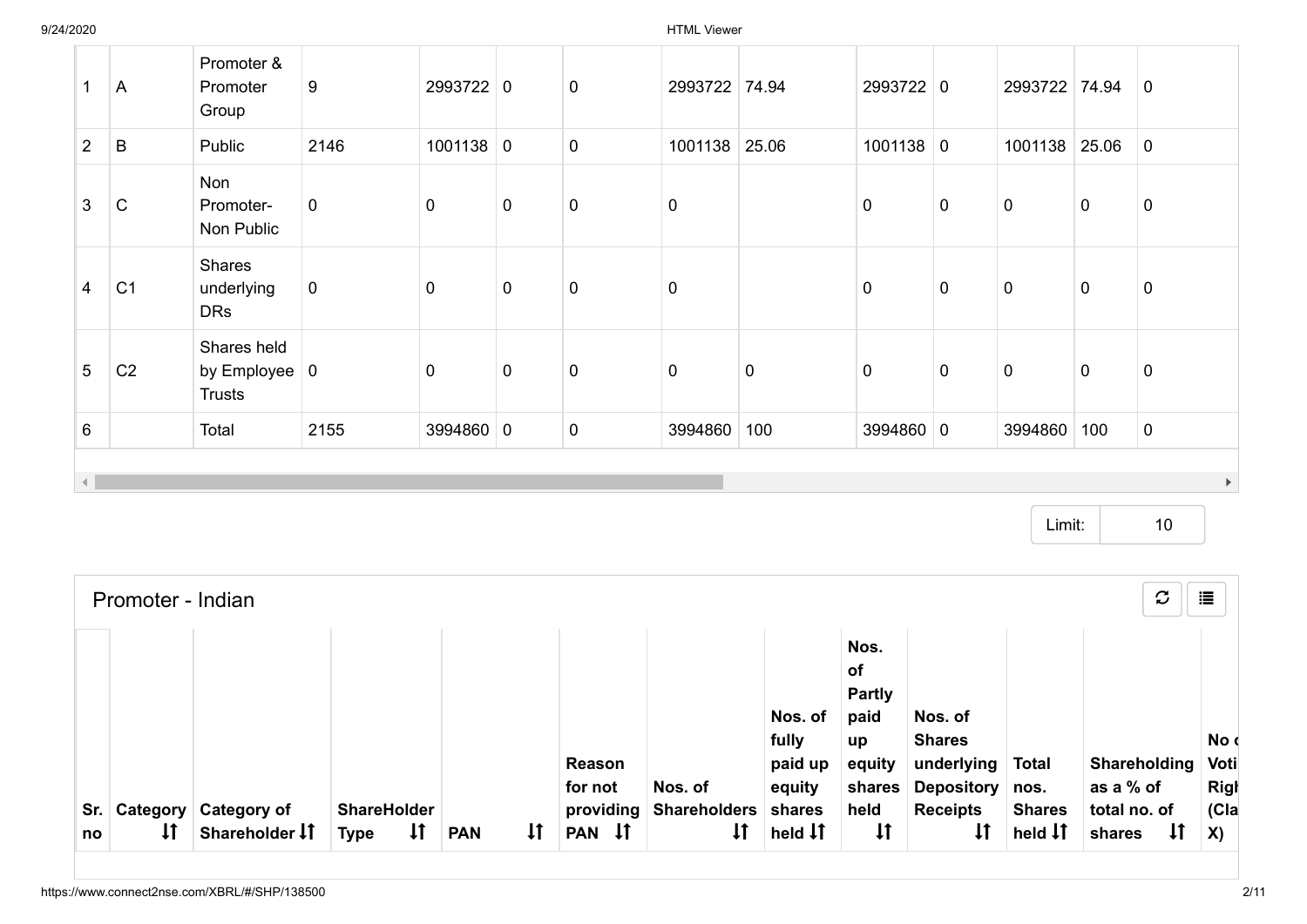|                |              |                                       |          |            |             | Nos. of | Nos.<br>of<br><b>Partly</b><br>paid | Nos. of     |                  |               |                                 |                                        |
|----------------|--------------|---------------------------------------|----------|------------|-------------|---------|-------------------------------------|-------------|------------------|---------------|---------------------------------|----------------------------------------|
|                |              | Promoter - Foreign                    |          |            |             |         |                                     |             |                  |               | $\boldsymbol{\mathcal{C}}$      | 這                                      |
|                |              |                                       |          |            |             |         | Limit:                              | 10          | $\langle\langle$ |               | $\overline{2}$<br>$\rightarrow$ | $\blacktriangleright$<br>$\rightarrow$ |
| 10             |              | Neysa Agarwal                         | Promoter | AYEPA0648N | 1           |         | 30000                               | $\mathbf 0$ | $\pmb{0}$        | 30000         | 0.75                            | 3000                                   |
| 9              |              | Radhika Bindal                        | Promoter | ABRPB8665L | 1           |         | 21500                               | $\mathbf 0$ | $\mathbf 0$      | 21500         | 0.54                            | 215                                    |
| 8              |              | <b>Ritesh Kumar</b><br>Agarwal        | Promoter | ABQPA4346N | -1          |         | 441164                              | $\mathbf 0$ | $\pmb{0}$        | 441164        | 11.04                           | 4411                                   |
| $\overline{7}$ |              | U K Agarwal                           | Promoter | ABQPA4344Q | 1           |         | 164628                              | $\mathbf 0$ | $\pmb{0}$        | 164628        | 4.12                            | 1646                                   |
| 6              |              | Usha Agarwal                          | Promoter | ABQPA4343K | 1           |         | 855943                              | $\mathbf 0$ | $\pmb{0}$        | 855943        | 21.43                           | 855                                    |
| 5              |              | <b>Upender Kumar</b><br>Agarwal HUF   | Promoter | AAEHA5826L |             |         | 285439                              | $\mathbf 0$ | $\pmb{0}$        | 285439        | 7.15                            | 2854                                   |
| 4              |              | Arti Agarwal                          | Promoter | AADPA8307R | $\mathbf 1$ |         | 491002                              | $\mathbf 0$ | $\pmb{0}$        | 491002        | 12.29                           | 4910                                   |
| 3              |              | U K Agarwal<br><b>Family Trust</b>    | Promoter | AAAHU6314D | -1          |         | 421135                              | $\mathbf 0$ | 0                | 421135        | 10.54                           | 4211                                   |
| $\overline{c}$ | a            | Individuals/Hindu<br>undivided Family |          |            | 9           |         |                                     | 2993722 0   | 0                | 2993722 74.94 |                                 | 299                                    |
| $\mathbf 1$    | $\mathbf{1}$ | Indian                                |          |            | 0           |         | $\mathbf 0$                         | $\pmb{0}$   | $\pmb{0}$        | $\mathbf 0$   | $\mathbf 0$                     | 0                                      |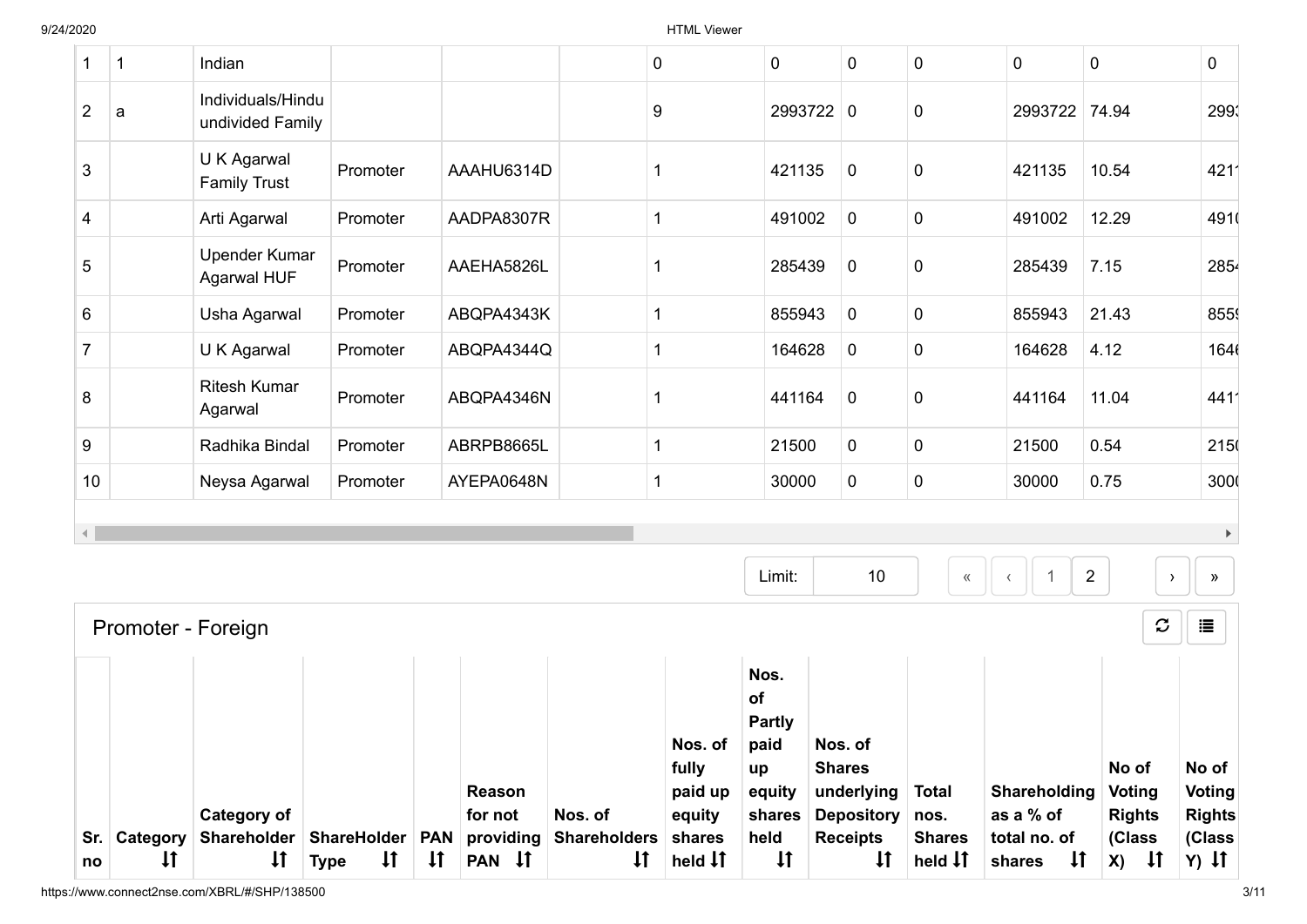| $\mathbf{1}$   | $\overline{2}$ | Foreign                                                                                    | $\mathbf 0$         | $\overline{0}$ | $\mathbf 0$ | $\pmb{0}$   | $\mathbf 0$    | $\pmb{0}$   | $\pmb{0}$   | $\overline{0}$        |
|----------------|----------------|--------------------------------------------------------------------------------------------|---------------------|----------------|-------------|-------------|----------------|-------------|-------------|-----------------------|
| $\overline{2}$ | a              | Individuals<br>(Non-<br>Resident<br>Individuals/<br>Foreign<br>Individuals)                | $\pmb{0}$           | $\overline{0}$ | $\pmb{0}$   | $\pmb{0}$   | $\mathsf 0$    | $\pmb{0}$   | $\pmb{0}$   | $\overline{0}$        |
| $\mathbf{3}$   | $\mathsf b$    | Government                                                                                 | $\overline{0}$      | $\overline{0}$ | $\pmb{0}$   | $\pmb{0}$   | $\mathbf 0$    | $\pmb{0}$   | $\pmb{0}$   | $\overline{0}$        |
| $\overline{4}$ | $\mathbf c$    | Institutions                                                                               | $\mathbf 0$         | $\overline{0}$ | $\pmb{0}$   | $\pmb{0}$   | $\overline{0}$ | $\pmb{0}$   | $\pmb{0}$   | $\overline{0}$        |
| 5              | d              | Foreign<br>Portfolio<br>Investor                                                           | $\pmb{0}$           | $\pmb{0}$      | $\pmb{0}$   | $\pmb{0}$   | $\mathbf 0$    | $\mathbf 0$ | $\pmb{0}$   | $\overline{0}$        |
| $6\phantom{a}$ | e              | Any Other<br>(specify)                                                                     | $\mathsf{O}\xspace$ | $\overline{0}$ | $\pmb{0}$   | $\pmb{0}$   | $\mathbf 0$    | $\pmb{0}$   | $\pmb{0}$   | $\overline{0}$        |
| $\overline{7}$ |                | Sub-Total (A)<br>(2)                                                                       | $\pmb{0}$           | $\overline{0}$ | $\pmb{0}$   | $\pmb{0}$   | $\mathsf 0$    | $\pmb{0}$   | $\mathbf 0$ | $\overline{0}$        |
| 8              |                | Total<br>Shareholding<br>of Promoter<br>and<br>Promoter<br>Group $(A)=$<br>$(A)(1)+(A)(2)$ | $\boldsymbol{9}$    | 2993722 0      |             | $\mathbf 0$ | 2993722 74.94  |             | 2993722 0   |                       |
|                |                |                                                                                            |                     |                |             |             |                |             |             | $\blacktriangleright$ |

Promoter Unclaim Details

 $\mathcal{C} \parallel \mathbf{E}$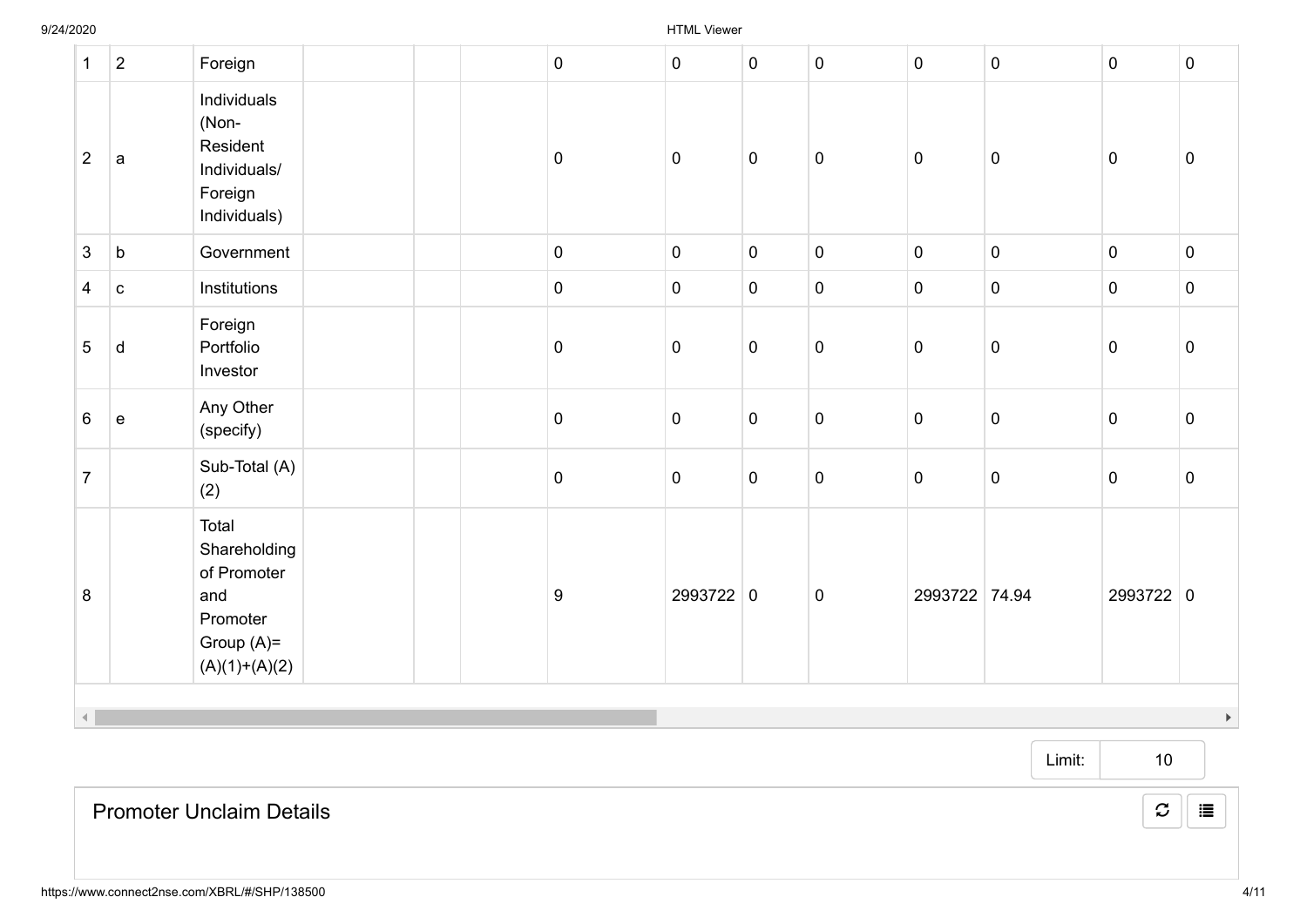| Sr.<br>no      |                              | No. of shareholders                               | $\pmb{\downarrow}$         | No share held                            | $\downarrow$                                   |                                                                            |                                                                                       | Voting rights which are frozen                                                                 |                                              | $\downarrow$<br>Disclosure of notes on share                               |                                                              |                                                              |                                                                         | $\downarrow$                                                                           |
|----------------|------------------------------|---------------------------------------------------|----------------------------|------------------------------------------|------------------------------------------------|----------------------------------------------------------------------------|---------------------------------------------------------------------------------------|------------------------------------------------------------------------------------------------|----------------------------------------------|----------------------------------------------------------------------------|--------------------------------------------------------------|--------------------------------------------------------------|-------------------------------------------------------------------------|----------------------------------------------------------------------------------------|
|                |                              |                                                   |                            |                                          |                                                |                                                                            |                                                                                       |                                                                                                |                                              |                                                                            |                                                              | Limit:                                                       |                                                                         | 10                                                                                     |
|                | <b>Public - Institutions</b> |                                                   |                            |                                          |                                                |                                                                            |                                                                                       |                                                                                                |                                              |                                                                            |                                                              |                                                              |                                                                         | $\mathcal{C}$<br>這                                                                     |
| Sr.<br>no      | Category<br>$\downarrow$     | <b>Category of</b><br>Shareholder<br>$\downarrow$ | <b>PAN</b><br>$\downarrow$ | Reason<br>for not<br>providing<br>PAN IT | Nos. of<br><b>Shareholders</b><br>$\downarrow$ | Nos.<br>of fully<br>paid<br>up<br>equity<br>shares<br>held<br>$\downarrow$ | Nos.<br>of<br><b>Partly</b><br>paid<br>up<br>equity<br>shares<br>held<br>$\downarrow$ | Nos. of<br><b>Shares</b><br>underlying<br><b>Depository</b><br><b>Receipts</b><br>$\downarrow$ | <b>Total</b><br>nos.<br>held<br>$\downarrow$ | Shareholding<br>Shares as a % of<br>total no. of<br>$\downarrow$<br>shares | No of<br><b>Voting</b><br><b>Rights</b><br>(Class<br>$X)$ It | No of<br><b>Voting</b><br><b>Rights</b><br>(Class<br>$Y)$ It | No of<br><b>Voting</b><br><b>Rights</b><br><b>Total</b><br>$\downarrow$ | <b>Total</b><br>as a<br>$%$ of<br><b>Total</b><br>Voting c<br>rights s<br>$\downarrow$ |
| 1              | $\mathbf{1}$                 | Institutions                                      |                            |                                          | 0                                              | $\mathbf 0$                                                                | $\mathbf 0$                                                                           | $\mathbf 0$                                                                                    | $\mathbf 0$                                  | $\mathbf 0$                                                                | $\mathbf 0$                                                  | $\mathbf 0$                                                  | 0                                                                       | $\mathbf 0$                                                                            |
| $\overline{2}$ | a                            | Mutual<br>Funds/                                  |                            |                                          | 1                                              | 700                                                                        | $\mathbf 0$                                                                           | $\mathbf 0$                                                                                    | 700                                          | 0.02                                                                       | 700                                                          | $\mathbf 0$                                                  | 700                                                                     | 0.02                                                                                   |
| 3              | b                            | Venture<br>Capital<br>Funds                       |                            |                                          | 0                                              | $\mathbf 0$                                                                | $\mathbf 0$                                                                           | $\mathbf 0$                                                                                    | $\pmb{0}$                                    | $\pmb{0}$                                                                  | $\mathbf 0$                                                  | $\pmb{0}$                                                    | $\pmb{0}$                                                               | $\pmb{0}$                                                                              |
| 4              | $\mathbf{C}$                 | Alternate<br>Investment<br>Funds                  |                            |                                          | 0                                              | $\mathbf 0$                                                                | $\mathbf 0$                                                                           | $\mathbf 0$                                                                                    | $\pmb{0}$                                    | $\mathbf 0$                                                                | $\pmb{0}$                                                    | $\pmb{0}$                                                    | $\pmb{0}$                                                               | $\pmb{0}$                                                                              |
| 5              | d                            | Foreign<br>Venture<br>Capital<br>Investors        |                            |                                          | 0                                              | $\mathbf 0$                                                                | 0                                                                                     | $\pmb{0}$                                                                                      | 0                                            | $\mathbf 0$                                                                | 0                                                            | $\mathbf 0$                                                  | $\pmb{0}$                                                               | $\mathbf 0$                                                                            |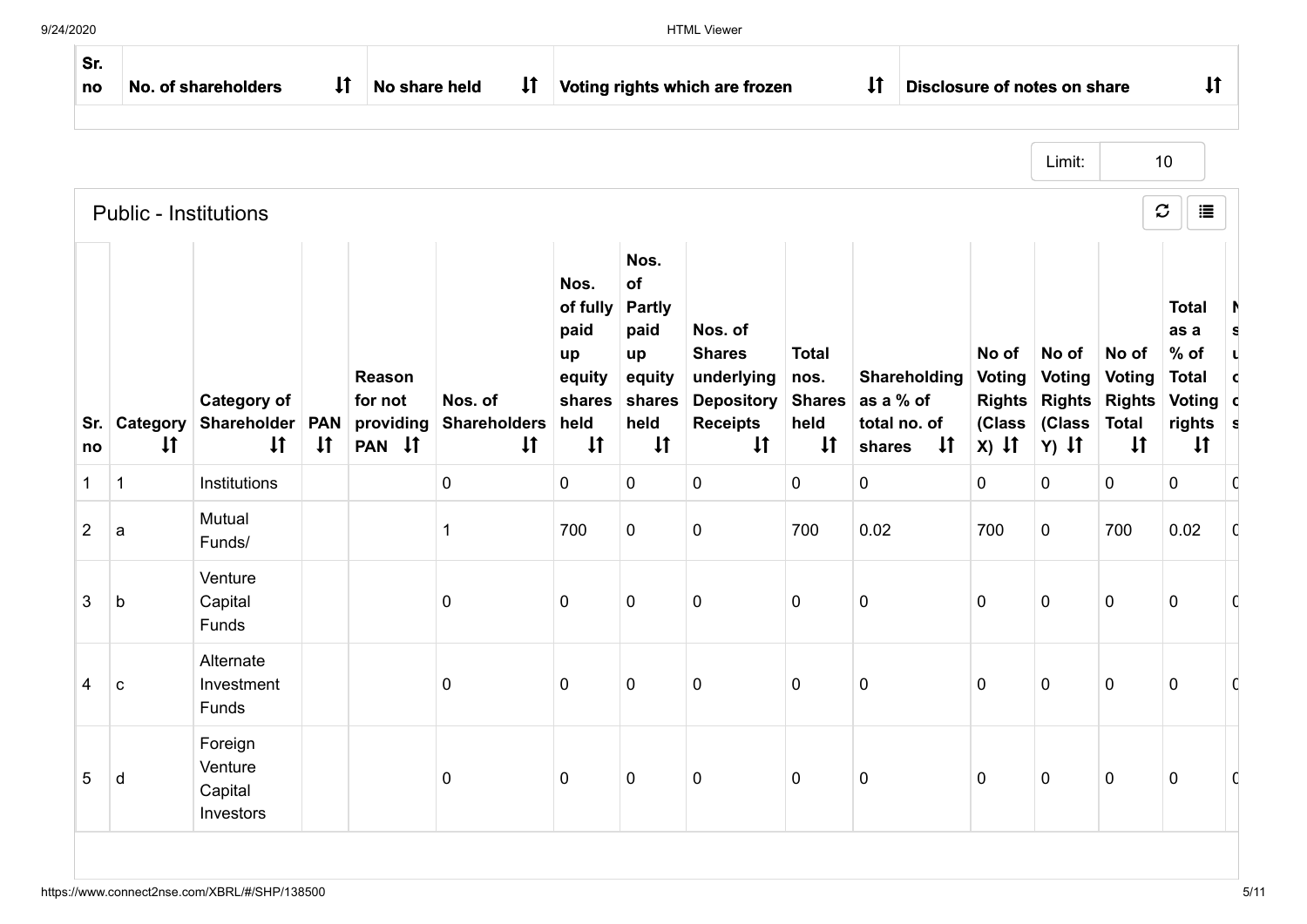| $6\phantom{1}$ | $\mathbf e$ | Foreign<br>Portfolio<br>Investors          | $\mathbf 0$    | $\mathsf 0$ | $\pmb{0}$   | $\pmb{0}$   | $\overline{0}$ | $\pmb{0}$   | $\mathbf 0$    | $\pmb{0}$   | $\pmb{0}$   | $\overline{0}$   | C                     |
|----------------|-------------|--------------------------------------------|----------------|-------------|-------------|-------------|----------------|-------------|----------------|-------------|-------------|------------------|-----------------------|
| $\overline{7}$ |             | Financial<br>Institutions/<br><b>Banks</b> | $\overline{2}$ | 22907       | $\mathbf 0$ | $\mathbf 0$ | 22907          | 0.57        | 22907          | $\mathbf 0$ | 22907       | 0.57             | $\mathsf{C}$          |
| 8              | $\mathsf g$ | Insurance<br>Companies                     | $\pmb{0}$      | $\pmb{0}$   | $\pmb{0}$   | $\pmb{0}$   | $\pmb{0}$      | $\pmb{0}$   | $\overline{0}$ | $\pmb{0}$   | $\pmb{0}$   | $\boldsymbol{0}$ |                       |
| 9              | h           | Provident<br>Funds/<br>Pension<br>Funds    | $\mathbf 0$    | $\pmb{0}$   | $\pmb{0}$   | $\pmb{0}$   | $\mathbf 0$    | $\pmb{0}$   | $\mathbf 0$    | $\pmb{0}$   | $\pmb{0}$   | $\overline{0}$   |                       |
| 10             |             | Any Other<br>(specify)                     | $\overline{0}$ | $\pmb{0}$   | $\pmb{0}$   | $\pmb{0}$   | $\overline{0}$ | $\mathbf 0$ | $\overline{0}$ | $\pmb{0}$   | $\mathbf 0$ | $\overline{0}$   | C                     |
| $\left($       |             |                                            |                |             |             |             |                |             |                |             |             |                  | $\blacktriangleright$ |

| $10 \,$ |  | $\sqrt{1}$ 1 | - 2 |  |  |
|---------|--|--------------|-----|--|--|

|    | $\mathbf{C}$<br>這<br>Public - Central Government/ State Government(s)/ President of India |                                                  |                  |                                                              |                                                      |                                                                            |                                                                                     |                                                                                                |                                                    |                                                                                     |                            |                                                                            |                                        |                                                                 |  |
|----|-------------------------------------------------------------------------------------------|--------------------------------------------------|------------------|--------------------------------------------------------------|------------------------------------------------------|----------------------------------------------------------------------------|-------------------------------------------------------------------------------------|------------------------------------------------------------------------------------------------|----------------------------------------------------|-------------------------------------------------------------------------------------|----------------------------|----------------------------------------------------------------------------|----------------------------------------|-----------------------------------------------------------------|--|
| no | Sr.   Category                                                                            | Category of<br>Shareholder<br>$\pmb{\downarrow}$ | <b>PAN</b><br>1ţ | Reason<br>for not<br>providing<br>$\downarrow$<br><b>PAN</b> | Nos. of<br><b>Shareholders</b><br>$\pmb{\downarrow}$ | Nos.<br>of fully<br>paid<br>up<br>equity<br>shares<br>held<br>$\downarrow$ | Nos.<br>оf<br><b>Partly</b><br>paid<br>up<br>equity<br>shares<br>held<br>$\ddagger$ | Nos. of<br><b>Shares</b><br>underlying<br><b>Depository</b><br><b>Receipts</b><br>$\downarrow$ | <b>Total</b><br>nos.<br>held<br>$\pmb{\downarrow}$ | <b>Shareholding</b><br>Shares ∣ as a % of<br>total no. of<br>$\downarrow$<br>shares | No of<br>Voting<br>$X)$ If | No of<br>Voting<br>Rights Rights Rights Voting<br>(Class (Class<br>$Y)$ It | No of<br>Voting<br>Total<br>$\ddagger$ | <b>Total</b><br>as a<br>$%$ of<br>Total<br>rights<br>$\ddagger$ |  |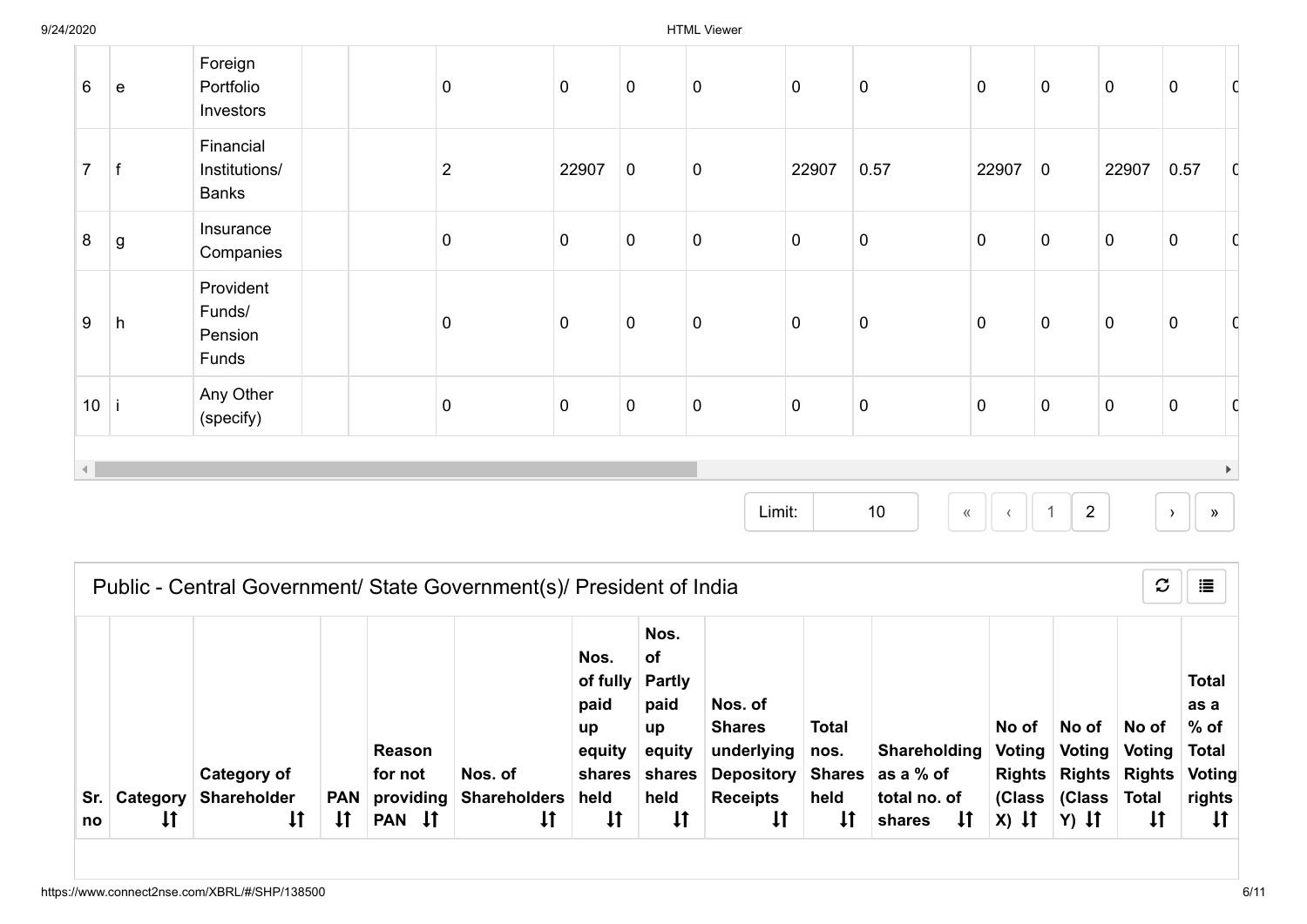|                | ົ<br>∠ | Central<br>Government/<br>State<br>Government(s)/<br>President of<br>India | 0 | 0 | 0 | 0 | 0 | $\mathbf 0$ | 0           | 0           | 0 |  |
|----------------|--------|----------------------------------------------------------------------------|---|---|---|---|---|-------------|-------------|-------------|---|--|
| $\overline{2}$ |        | Sub-Total (B)<br>(2)                                                       | 0 | 0 | 0 | 0 | 0 | $\mathbf 0$ | $\mathbf 0$ | $\mathbf 0$ | 0 |  |
|                |        |                                                                            |   |   |   |   |   |             |             |             |   |  |
|                |        |                                                                            |   |   |   |   |   |             |             |             |   |  |

|                | $\boldsymbol{c}$<br>這<br><b>Public - NonInstitutions</b> |                                                          |                            |                                          |                                                |                                                                            |                                                                                       |                                                                                                      |                                                               |                                                                     |                                                       |                                                       |                                                                  |  |  |
|----------------|----------------------------------------------------------|----------------------------------------------------------|----------------------------|------------------------------------------|------------------------------------------------|----------------------------------------------------------------------------|---------------------------------------------------------------------------------------|------------------------------------------------------------------------------------------------------|---------------------------------------------------------------|---------------------------------------------------------------------|-------------------------------------------------------|-------------------------------------------------------|------------------------------------------------------------------|--|--|
| no             | Sr. Category<br>$\downarrow$                             | <b>Category of</b><br><b>Shareholder</b><br>$\downarrow$ | $\downarrow$<br><b>PAN</b> | Reason<br>for not<br>providing<br>PAN IT | Nos. of<br><b>Shareholders</b><br>$\downarrow$ | Nos.<br>of fully<br>paid<br>up<br>equity<br>shares<br>held<br>$\downarrow$ | Nos.<br>of<br><b>Partly</b><br>paid<br>up<br>equity<br>shares<br>held<br>$\downarrow$ | Nos. of<br><b>Shares</b><br>underlying<br><b>Depository</b><br><b>Receipts</b><br>$\pmb{\downarrow}$ | <b>Total</b><br>nos.<br><b>Shares</b><br>held<br>$\downarrow$ | Shareholding<br>as a % of<br>total no. of<br>$\mathsf{H}$<br>shares | No of<br>Voting<br><b>Rights</b><br>(Class<br>$x)$ It | No of<br>Voting<br><b>Rights</b><br>(Class<br>$Y)$ It | No of<br>Voting<br><b>Rights</b><br><b>Total</b><br>$\downarrow$ |  |  |
|                | 3                                                        | Non-<br>institutions                                     |                            |                                          | 0                                              | 0                                                                          | 0                                                                                     | $\mathbf 0$                                                                                          | 0                                                             | 0                                                                   | 0                                                     | 0                                                     | 0                                                                |  |  |
| $\overline{2}$ | a                                                        | Individuals -                                            |                            |                                          | 2081                                           | $815345$ 0                                                                 |                                                                                       | $\pmb{0}$                                                                                            | 815345 20.41                                                  |                                                                     | $815345$ 0                                            |                                                       | 815345                                                           |  |  |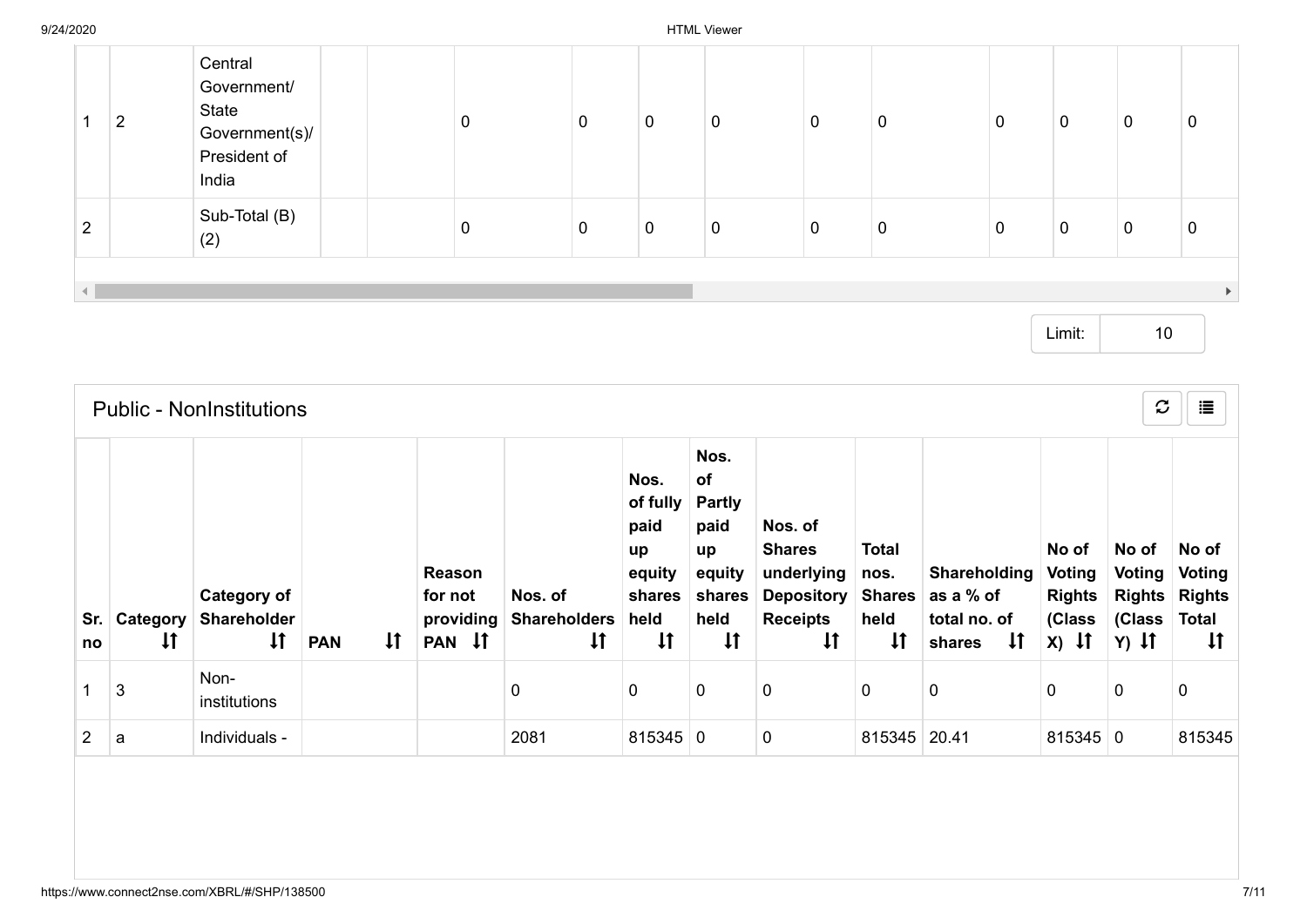| $\mathfrak{S}$   | j.                                         | Individual<br>shareholders<br>holding<br>nominal<br>share capital<br>up to Rs. 2<br>lakhs.        | 2075            | $597243$ 0  |             | $\pmb{0}$   | 597243 14.95 |           | $597243$ 0  |             | 597243    |
|------------------|--------------------------------------------|---------------------------------------------------------------------------------------------------|-----------------|-------------|-------------|-------------|--------------|-----------|-------------|-------------|-----------|
| $\overline{4}$   | ij                                         | Individual<br>shareholders<br>holding<br>nominal<br>share capital<br>in excess of<br>Rs. 2 lakhs. | $6\phantom{.}6$ | $218102$ 0  |             | $\mathbf 0$ | 218102 5.46  |           | $218102$ 0  |             | 218102    |
| $\sqrt{5}$       | $\sf b$                                    | <b>NBFCs</b><br>registered<br>with RBI                                                            | $\pmb{0}$       | $\mathbf 0$ | $\pmb{0}$   | $\pmb{0}$   | $\pmb{0}$    | $\pmb{0}$ | $\mathbf 0$ | $\mathbf 0$ | $\pmb{0}$ |
| $6\phantom{1}$   | $\mathbf{C}$                               | Employee<br><b>Trusts</b>                                                                         | $\pmb{0}$       | $\mathbf 0$ | $\pmb{0}$   | $\mathbf 0$ | $\pmb{0}$    | $\pmb{0}$ | $\mathbf 0$ | $\mathbf 0$ | $\pmb{0}$ |
| $\overline{7}$   | $\sf d$                                    | Overseas<br>Depositories<br>(holding<br>DRs)<br>(balancing<br>figure)                             | $\mathbf 0$     | $\mathbf 0$ | $\mathbf 0$ | $\pmb{0}$   | $\mathbf 0$  | $\pmb{0}$ | $\mathbf 0$ | $\mathbf 0$ | $\pmb{0}$ |
| $\bf 8$          | $\mathsf{e}% _{0}\left( \mathsf{e}\right)$ | Any Other<br>(specify)                                                                            | 62              | 162186 0    |             | $\pmb{0}$   | 162186 4.06  |           | $162186$ 0  |             | 162186    |
| $\boldsymbol{9}$ |                                            | <b>Bodies</b><br>Corporate                                                                        | 43              | 61448       | $\pmb{0}$   | $\mathbf 0$ | 61448        | 1.54      | 61448       | $\mathbf 0$ | 61448     |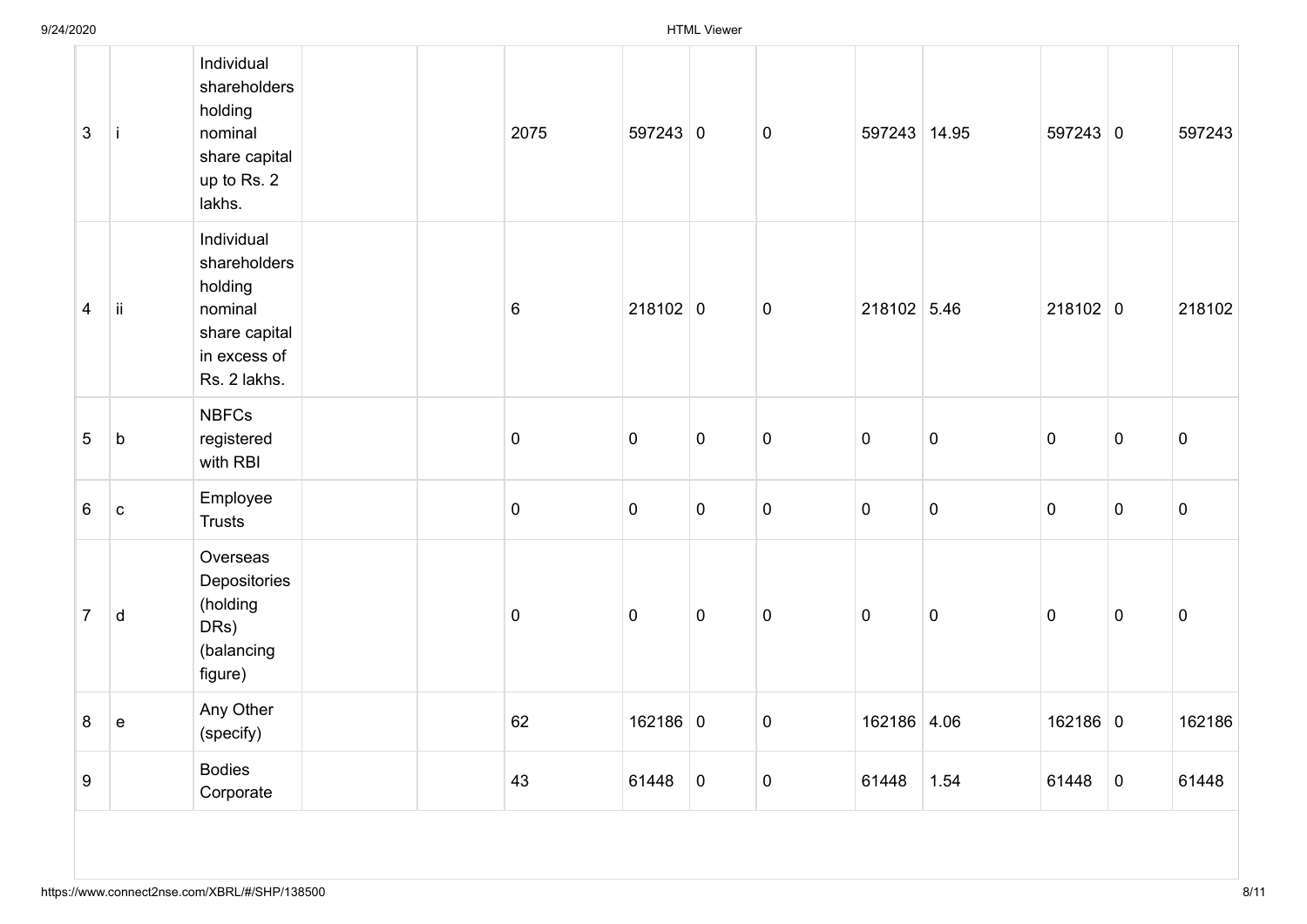| 10 | <b>TAGROS</b><br><b>CHEMICALS</b><br><b>INDIA</b><br><b>PRIVATE</b><br><b>LTD</b> | AAACT2952K |  | 82550 | 0 | 0      | 82550 | 2.07 | 82550 | 0 | 82550 |
|----|-----------------------------------------------------------------------------------|------------|--|-------|---|--------|-------|------|-------|---|-------|
|    |                                                                                   |            |  |       |   | Limit: | 10    | ≪    | 2     |   | ≫     |

|           | Person In Concert             |              |                          |                    |                                |              |              |              |                               | $\mathcal{C}$ | 這            |
|-----------|-------------------------------|--------------|--------------------------|--------------------|--------------------------------|--------------|--------------|--------------|-------------------------------|---------------|--------------|
| Sr.<br>no | Name of Shareholder           |              | $\downarrow$             | <b>Name of PAC</b> |                                | $\downarrow$ | No. of Share | $\downarrow$ | <b>Holding %</b>              |               | $\downarrow$ |
|           |                               |              |                          |                    |                                |              |              |              | Limit:                        | 10            |              |
|           | <b>Public Unclaim Details</b> |              |                          |                    |                                |              |              |              |                               | $\mathcal{C}$ | 這            |
| Sr.<br>no | <b>No.of shareholders</b>     | $\downarrow$ | <b>No of Shares held</b> | $\downarrow$ t     | Voting rights which are frozen |              |              |              | Disclosure of notes on shares |               | $\downarrow$ |

|           | Limit: | 10                 |
|-----------|--------|--------------------|
| Custodian |        | $\mathcal{C}$<br>這 |
|           |        |                    |
|           |        |                    |
|           |        |                    |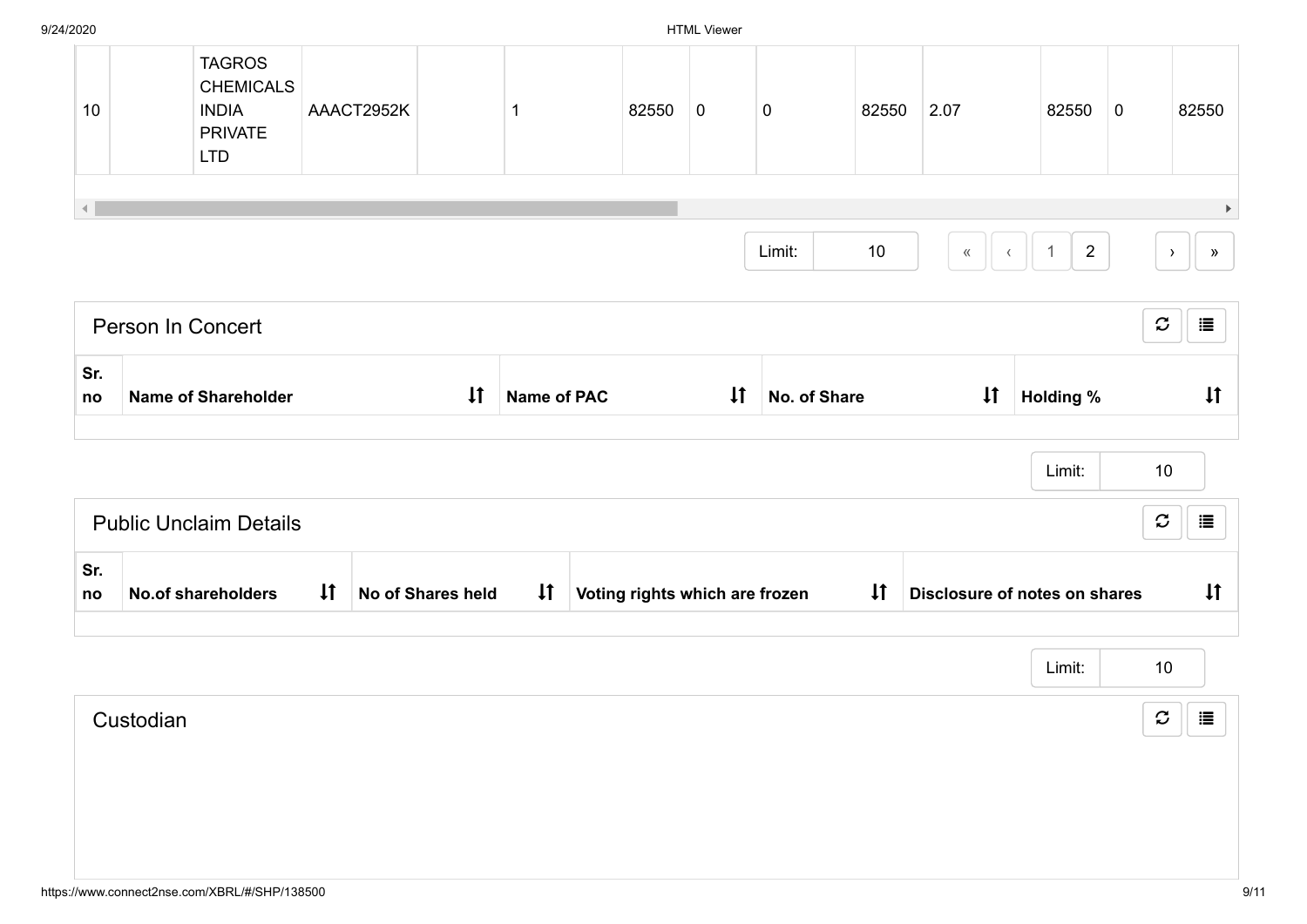| Sr.<br>no      | Category<br>$\downarrow$ | <b>Category of</b><br>Shareholder<br>$\downarrow$                                                                | <b>Bank</b><br><b>Name</b><br>$\downarrow$ | <b>PAN</b><br>$\downarrow$ | Reason<br>for not<br>providing<br>PAN IT | Nos. of<br><b>Shareholders</b><br>$\downarrow$ | Nos.<br>of fully<br>paid<br>up<br>equity<br>shares<br>held<br>$\downarrow$ | Nos.<br>of<br><b>Partly</b><br>paid<br>up<br>equity<br>shares<br>held<br>$\downarrow$ | Nos. of<br><b>Shares</b><br>underlying<br><b>Depository</b><br><b>Receipts</b><br>$\downarrow$ | <b>Total</b><br>nos.<br><b>Shares</b><br>held<br>$\downarrow$ | Shareholding<br>as a % of<br>total no. of<br>$\downarrow$<br>shares | No of<br><b>Voting</b><br>$x)$ if | No of<br><b>Voting</b><br>(Class (Class<br>$Y)$ It | No of<br><b>Voting</b><br>Rights Rights Rights<br>Total I<br>$\downarrow$ |  |
|----------------|--------------------------|------------------------------------------------------------------------------------------------------------------|--------------------------------------------|----------------------------|------------------------------------------|------------------------------------------------|----------------------------------------------------------------------------|---------------------------------------------------------------------------------------|------------------------------------------------------------------------------------------------|---------------------------------------------------------------|---------------------------------------------------------------------|-----------------------------------|----------------------------------------------------|---------------------------------------------------------------------------|--|
| 1              | 1                        | Custodian/DR<br>Holder                                                                                           |                                            |                            |                                          | $\pmb{0}$                                      | $\mathbf 0$                                                                | 0                                                                                     | 0                                                                                              | $\mathbf 0$                                                   |                                                                     | $\mathbf 0$                       | 0                                                  | $\mathbf 0$                                                               |  |
| $\overline{2}$ | $\overline{2}$           | Employee<br><b>Benefit Trust</b><br>(under SEBI<br>(Share based<br>Employee<br>Benefit)<br>Regulations,<br>2014) |                                            |                            |                                          | $\pmb{0}$                                      | $\mathbf 0$                                                                | 0                                                                                     | 0                                                                                              | $\mathbf 0$                                                   | $\mathbf 0$                                                         | $\mathbf 0$                       | $\mathbf 0$                                        | 0                                                                         |  |
| 3              |                          | <b>Total Non-</b><br>Promoter-<br>Non Public<br>Shareholding<br>$(C)= (C)(1)+$<br>(C)(2)                         |                                            |                            |                                          | $\mathbf 0$                                    | $\mathbf 0$                                                                | $\mathbf 0$                                                                           | 0                                                                                              | $\mathbf 0$                                                   |                                                                     | $\mathbf 0$                       | $\pmb{0}$                                          | $\mathbf 0$                                                               |  |
|                |                          |                                                                                                                  |                                            |                            |                                          |                                                |                                                                            |                                                                                       |                                                                                                |                                                               |                                                                     |                                   |                                                    |                                                                           |  |

10

 $\mathcal{Z}$   $\parallel$   $\equiv$ 

Reason for not dematerializing entire promoter Shareholder

T a. % T V r